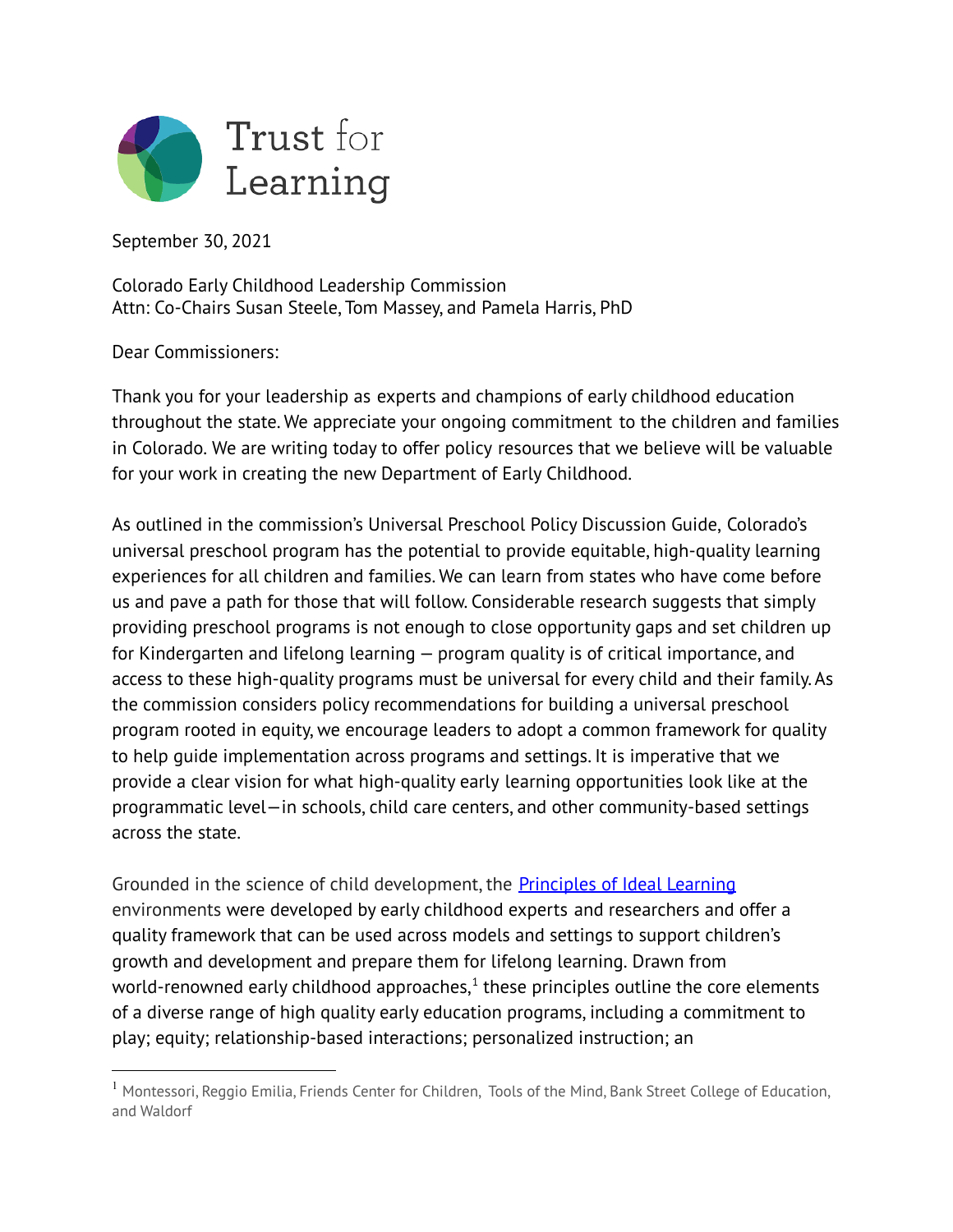ecologically-focused, child-centered perspective; and a strengths-based approach with children, adults and families. The recently published brief, [Making](https://earlymilestones.org/wp-content/uploads/2021/01/Making-the-Case-for-Ideal-Learning.pdf) the Case for Ideal Learning in [Colorado](https://earlymilestones.org/wp-content/uploads/2021/01/Making-the-Case-for-Ideal-Learning.pdf), provides an overview of the principles of ideal learning, the evidence behind them, and how they can translate into high-quality preschool environments for Colorado's children. Publicly-funded ideal learning programs are already thriving in some communities -- we can learn from these partners as we expand access throughout the state.

As the Commission wrestles with the many governance, systems, and workforce issues that are part of a challenge of this magnitude, we would like to highlight a few key policy priorities aligned with the principles of ideal learning that will enable consistently high-quality learning experiences for all children. Specifically, we recommend the development of a universal preschool program that will:

- **embed equity indicators** within state monitoring and accountability systems to help assess children's experiences;
- **provide fair compensation** for preschool educators that is on par with K-12 educators;
- **adopt assessments that reflect a holistic view** of children's growth and development;
- **● require full inclusion** of children with disabilities and facilitate meaningful participation through individualized supports**;**
- **align state ECE teacher credentialing and licensure requirements** with ideal learning educator development training competencies and credentials;
- **eliminate harsh and exclusionary discipline practices** that disproportionately impact children of color and children with disabilities;
- **encourage multilingual learning** opportunities for young children, especially emerging bilinguals;
- **facilitate socioeconomic and racial integration** within early childhood program and classroom settings;
- **ensure regular developmental screenings and referral practices** to connect children with early intervention and supportive services if needed; and
- **disaggregate child outcome data** by race, disability, gender, and home language to inform policy and program improvement.

These policies are necessary in order to track and eliminate disparities in access to high-quality early learning opportunities and disrupt systemic inequities that impose barriers for vulnerable populations. Additionally, we recommend that the new department of early childhood develop guidance to support administrators and practitioners in implementing comprehensive, whole-child, ideal learning approaches that integrate curriculum, educator training, and ongoing professional development, as opposed to